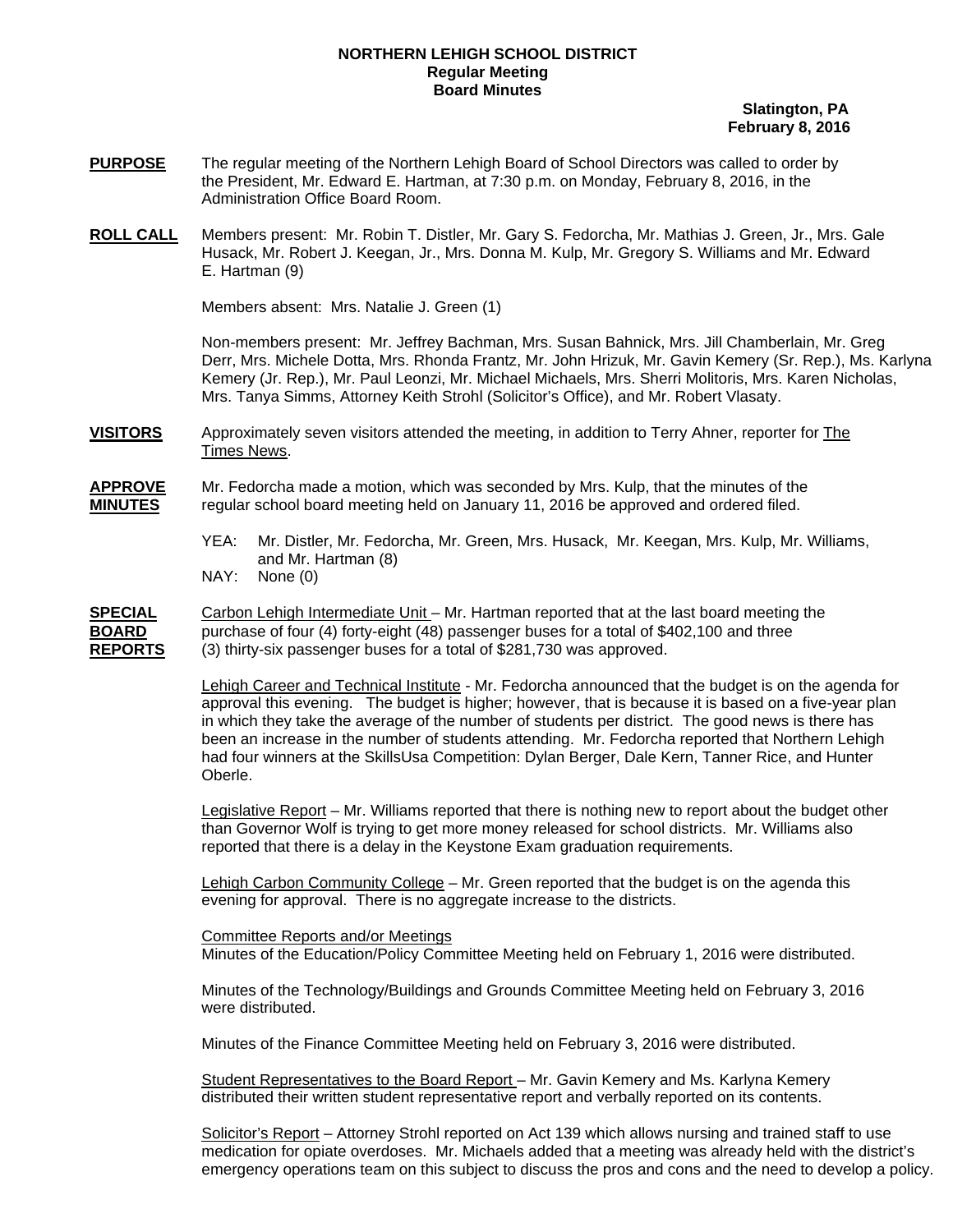| <b>SPECIAL</b><br><b>BOARD</b><br><b>REPORTS</b><br>(cont.) | Business Manager's Report - Mrs. Frantz reported that tomorrow at 11:30 a.m. Governor Wolf<br>will be presenting his second budget before his first budget passed. Rumor has it there is an eighteen<br>month budget on the table which will run January, 2016 - June, 2017 with no new money being released<br>to districts until June, 2016, at the earliest.                                                                           |  |  |  |  |  |  |
|-------------------------------------------------------------|-------------------------------------------------------------------------------------------------------------------------------------------------------------------------------------------------------------------------------------------------------------------------------------------------------------------------------------------------------------------------------------------------------------------------------------------|--|--|--|--|--|--|
|                                                             | Mrs. Molitoris reported that as of March 1 <sup>st</sup> , we would have paid over \$3.2 million in our bond<br>payments for this year, and as of right now, there is no money in the state budget for PlanCon<br>reimbursement.<br>If borrowing legislation does not come to fruition, there will probably not be any PlanCon reimburse-<br>ment for the 2015-2016 school year which would mean we would not be reimbursed \$411,000.00. |  |  |  |  |  |  |
|                                                             | Federal and Other Programs Update - Mrs. Karen A. Nicholas reported that Governor Wolf signed<br>into law Act 1 of 2016 which creates a two-year delay in the implementation of the Keystone exams as<br>a graduation requirement. The students will continue to take those exams for Federal accountability.                                                                                                                             |  |  |  |  |  |  |
|                                                             | Superintendent's Report - Mr. Michaels announced that last week was National School Counselors<br>week. The school counselors district-wide are hard-working and do a great job with our students.                                                                                                                                                                                                                                        |  |  |  |  |  |  |
|                                                             | Mr. Michaels announced that we are in need of a long-term substitute teacher for Chemistry.                                                                                                                                                                                                                                                                                                                                               |  |  |  |  |  |  |
| <b>PERSONNEL</b>                                            | Mr. Fedorcha made a motion, which was seconded by Mr. Keegan, that the Board of Education<br>approves the following personnel items:                                                                                                                                                                                                                                                                                                      |  |  |  |  |  |  |
| Salary<br>Adjustments                                       | Acknowledge the following teacher who has completed the requirements per the Collective<br>Bargaining Agreement that would entitle them to a salary increase for the second half of the<br>2015-2016 school year:                                                                                                                                                                                                                         |  |  |  |  |  |  |
|                                                             | Kimberly Filipovits<br>Step 10B+24<br>From:<br>Step 10M<br>To:                                                                                                                                                                                                                                                                                                                                                                            |  |  |  |  |  |  |
| Family<br>Medical<br>Leave                                  | Approve the request of employee #3655 to take a Family Medical Leave beginning February 16,<br>2016, for his own medical reasons. Employee is requesting to use accumulated sick days.<br>Upon exhaustion of sick days, he is requesting a family medical leave. Employee plans to return to<br>his current position upon release from his attending physician.                                                                           |  |  |  |  |  |  |
|                                                             | Approve the request of employee #1430 to take a Family Medical Leave beginning on or about<br>February 19, 2016, for her own medical reasons. Employee is requesting to use accumulated<br>sick and personal days. Upon exhaustion of personal and sick days, employee is requesting a<br>family medical leave. Employee plans to return to her current position upon release from her<br>attending physician.                            |  |  |  |  |  |  |
|                                                             | Approve the request of employee #3785 to take a Family Medical Leave beginning on or about<br>February 20, 2016, to care for a family member. Employee will be using accumulated sick days.<br>Upon exhaustion of sick days, employee is requesting a family medical leave.                                                                                                                                                               |  |  |  |  |  |  |
|                                                             | Approve the request of employee #2143 to take a Family Medical Leave beginning on or about<br>February 1, 2016, for her own medical reasons. Employee will be using accumulated sick days.<br>Upon exhaustion of sick days, employee is requesting a family medical leave. Employee plans<br>to return to her current position upon release from her attending physician.                                                                 |  |  |  |  |  |  |
| Co-Curricular<br>Volunteers<br>2015-2016                    | Colette Boudreaux*<br><b>Musical Choreographer</b><br>*Pending Verification of Missing Personnel File Items                                                                                                                                                                                                                                                                                                                               |  |  |  |  |  |  |
| Substitute-<br>Instructional                                | Approve the following substitute teacher for the 2015-2016 school year at the 2015-2016<br>substitute teacher rates as approved at the October 12, 2015 board meeting.                                                                                                                                                                                                                                                                    |  |  |  |  |  |  |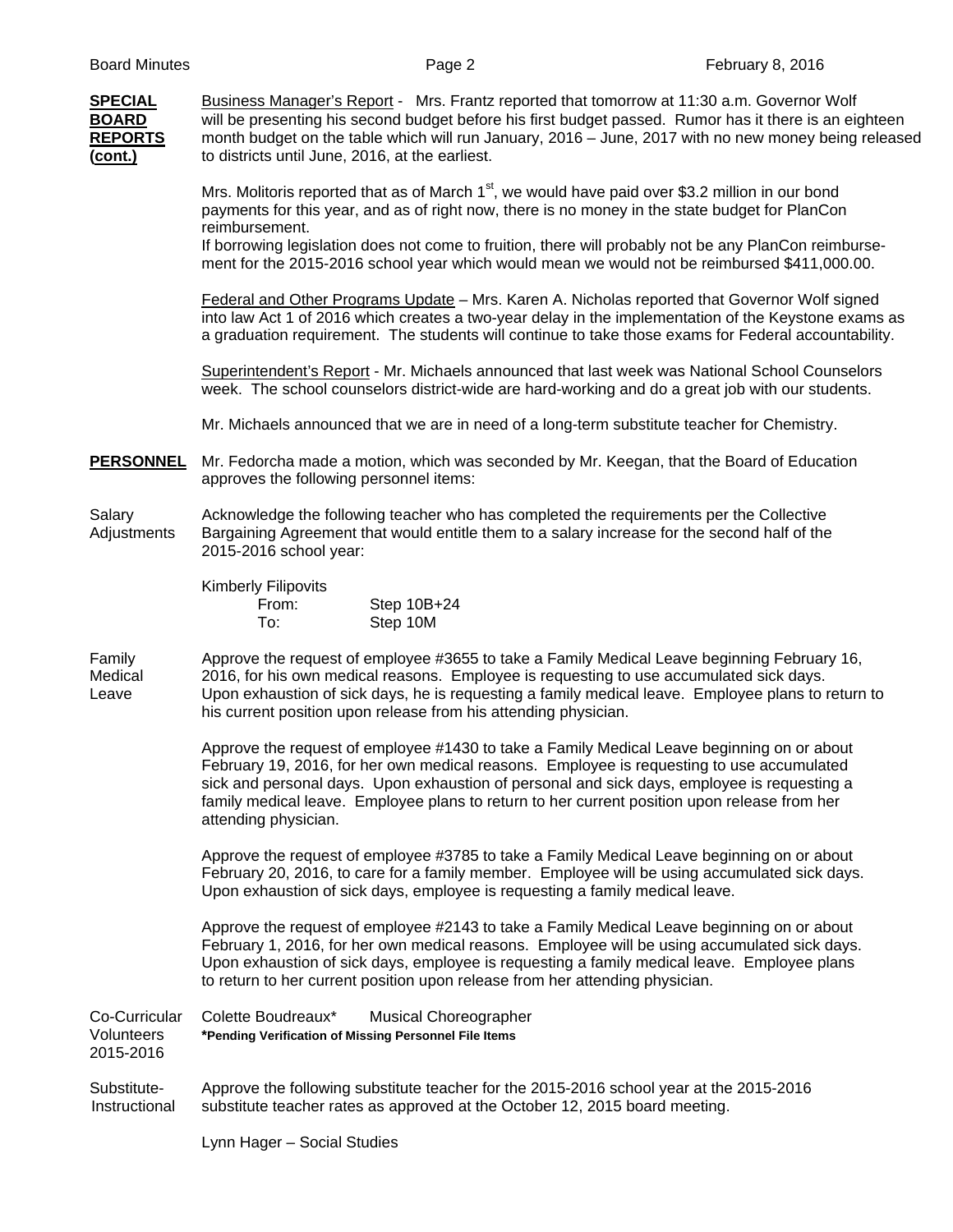YEA: Mr. Distler, Mr. Fedorcha, Mr. Green, Mrs. Husack, Mr. Keegan, Mrs. Kulp, Mr. Williams, and Mr. Hartman (8)

NAY: None (0)

**POLICY** Mr. Fedorcha made a motion, which was seconded by Mr. Williams, that the Board of Education Board Policy approves the following policy items:

First

Reading Approve school board policy #306 – Programs – Merged Employee Section – Employment of Summer School Staff, as presented after first reading.

> Approve school board policy #307 – Merged Employee Section – Student Teachers/Interns, as presented after first reading.

Approve school board policy #308 – Merged Employee Section –Employment Contract/Board Resolution, as presented after first reading.

Approve school board policy #309 – Merged Employee Section –Assignment and Transfer, as presented after first reading.

Approve school board policy #313 – Merged Employee Section – Evaluation of Employees, as presented after first reading.

Approve school board policy #314 – Merged Employee Section – Physical Examination, as presented after first reading.

Approve school board policy #314.1 – Merged Employee Section – HIV Infection, as presented after first reading.

Approve school board policy #316 – Employees – School Police Officer, as presented after first reading.

Approve school board policy #340 – Merged Employee Section – Responsibility for Student Welfare, as presented after first reading.

Approve school board policy #348 – Merged Employee Section – Unlawful Harassment, as presented after first reading.

Approve school board policy #351 – Merged Employee Section – Drug and Substance Abuse, as presented after first reading.

- YEA: Mr. Distler, Mr. Fedorcha, Mr. Green, Mrs. Husack, Mr. Keegan, Mrs. Kulp, Mr. Williams, and Mr. Hartman (8)
- NAY: None (0)

## **CONFER-** Mrs. Kulp made a motion, which was seconded by Mr. Green, that the Board of Education **ENCES** approves the following conferences:

Suzanne Mengel – PDE Conference 2016 Making a Difference: Educational Practices that Work! – February 11-12, 2016 – Hershey Lodge & Convention Center – Hershey, PA – Registration: \$120.00; Meals: \$57.00 -Total Approximate Cost: \$177.00 – Funding: Slatington Elementary Budget

Allison Chruscial – PA Excellence in eLearning Forum – April 6-8, 2016 – Kalahari Resorts & Conventions – Pocono Manor, PA – Travel: \$53.48 – Total Approximate Cost: \$53.48 – Funding: Curriculum & Instruction Budget

- YEA: Mr. Distler, Mr. Fedorcha, Mr. Green, Mrs. Husack, Mr. Keegan, Mrs. Kulp, Mr. Williams, and Mr. Hartman (8)
- NAY: None (0)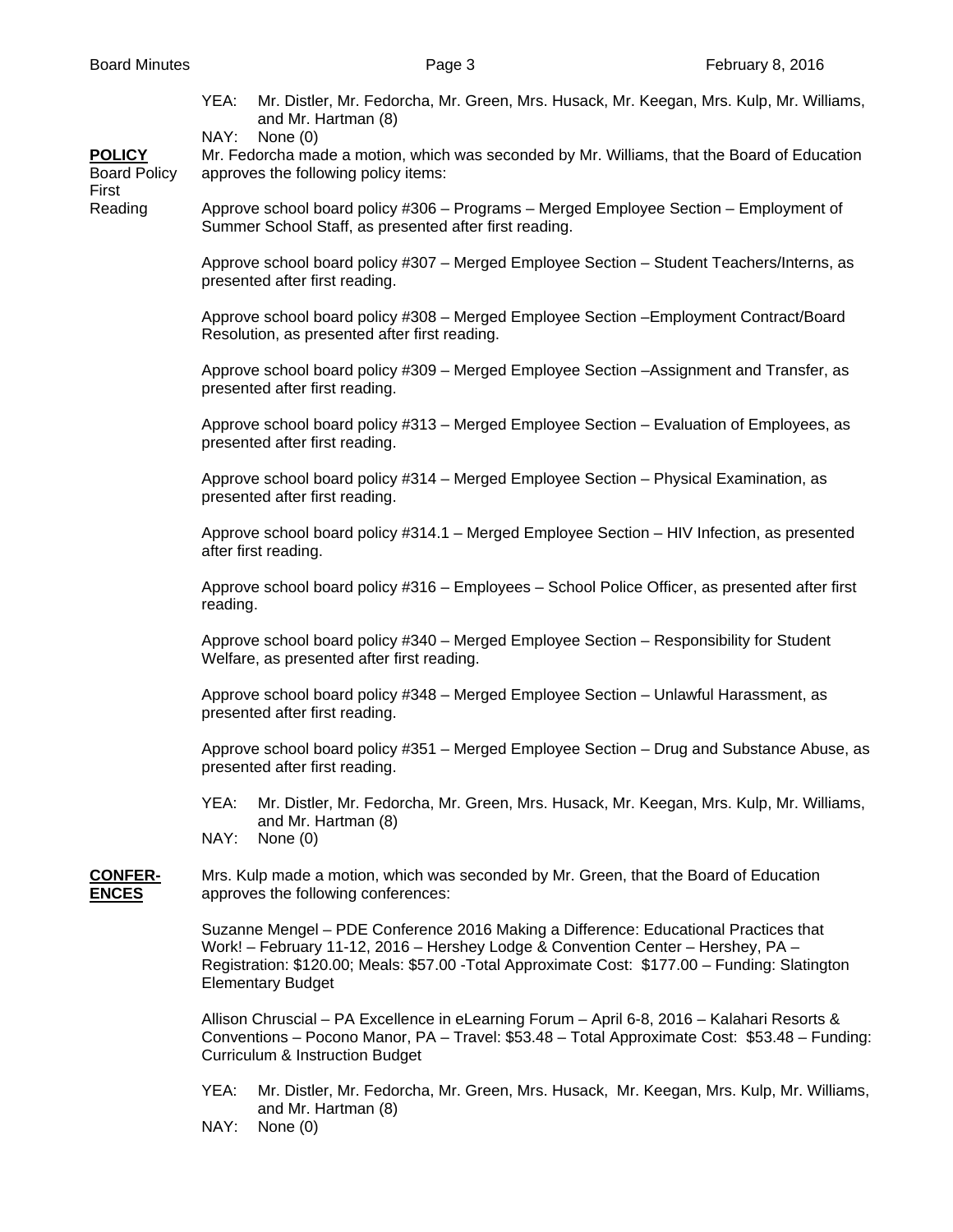| <b>CURRIC-</b><br><b>ULUM AND</b><br><b>INSTRUC-</b>                       | Mr. Keegan made a motion, which was seconded by Mr. Fedorcha, that the Board of Education<br>approves the following curriculum and instruction items:                                                                                                                                                                                                                                                                             |  |  |  |  |  |
|----------------------------------------------------------------------------|-----------------------------------------------------------------------------------------------------------------------------------------------------------------------------------------------------------------------------------------------------------------------------------------------------------------------------------------------------------------------------------------------------------------------------------|--|--|--|--|--|
| <b>TION</b><br><b>Official Local</b><br><b>School District</b><br>Holidays | Approve the resolution to identify Official Local School District Holidays (OLSDH) in accordance<br>with PA School Code Section 1502.                                                                                                                                                                                                                                                                                             |  |  |  |  |  |
| 2016-2017<br>School<br>Calendar                                            | Approve the 2016-2017 Northern Lehigh School District Calendar as presented.                                                                                                                                                                                                                                                                                                                                                      |  |  |  |  |  |
| <b>High School</b><br>Program of<br><b>Studies</b><br>2016-2017            | Approve the High School Program of Studies Book for 2016-2017 school year as presented<br>and recommended by Administration.                                                                                                                                                                                                                                                                                                      |  |  |  |  |  |
|                                                                            | YEA:<br>Mr. Distler, Mr. Fedorcha, Mr. Green, Mrs. Husack, Mr. Keegan, Mrs. Kulp, Mr. Williams,<br>and Mr. Hartman (8)<br>NAY:<br>None $(0)$                                                                                                                                                                                                                                                                                      |  |  |  |  |  |
| <b>NEW</b><br><b>BUSINESS</b>                                              | Mr. Hartman read a resignation letter from board member Natalie Green.                                                                                                                                                                                                                                                                                                                                                            |  |  |  |  |  |
| <b>BOARD</b><br><b>MEMBER</b><br><b>RESIGNA-</b><br><b>TION</b>            | Mr. Fedorcha made a motion, which was seconded by Mr. Keegan, that the Board of<br>Education with regret accepts the resignation of Natalie J. Green from her position as board<br>director effective February 8, 2016.                                                                                                                                                                                                           |  |  |  |  |  |
|                                                                            | Mr. Distler, Mr. Fedorcha, Mr. Green, Mrs. Husack, Mr. Keegan, Mrs. Kulp, Mr. Williams,<br>YEA:<br>and Mr. Hartman (8)<br>NAY:<br>None $(0)$                                                                                                                                                                                                                                                                                      |  |  |  |  |  |
| <b>FINANCIAL</b>                                                           | Mrs. Kulp made a motion, which was seconded by Mr. Green, that the Board of Education approves<br>the following financial items:                                                                                                                                                                                                                                                                                                  |  |  |  |  |  |
| Financial<br>Reports                                                       | Approve the following financial reports:<br>General Fund Account month of January, 2016                                                                                                                                                                                                                                                                                                                                           |  |  |  |  |  |
| List of<br><b>Bills</b>                                                    | Approve the Following List of Bills:<br>General Fund months of January & February<br>Cafeteria Fund month of February<br>Refreshment Stand month of January                                                                                                                                                                                                                                                                       |  |  |  |  |  |
| Lehigh Carbon<br>Community<br>College<br>2016-2017                         | Approve a resolution regarding the 2016-2017 Lehigh Carbon Community College Sponsor<br>contribution Budget. Total expenditures equal \$6,186,337.00 which represents no change over<br>the 2015-2016 budget. Northern Lehigh's share of the total budget is \$205,684.00, a decrease<br>of \$11,295.00 or (5.2%). A copy of the budget was distributed electronically January 20, 2016.                                          |  |  |  |  |  |
| Carbon-Lehigh<br>Intermediate<br>Unit<br>2015-2016<br><b>Budget</b>        | Approve a resolution regarding the 2016-2017 Carbon Lehigh Intermediate Unit Operational<br>and Program Services budget. Total expenditures equal \$3,134,393.00 an increase of<br>\$59,835.00 (1.9%) over the 2015-2016 budget. Northern Lehigh's share is proposed<br>to be \$20,165.00 a decrease of \$133.00 from the 2015-2016 budget. A copy of the budget<br>was distributed at the January 11, 2016 school board meeting. |  |  |  |  |  |
| Lehigh Career<br>& Technical<br>Institute<br>2016-2017                     | Approve a resolution regarding the Lehigh Career & Technical Institute general fund budget and<br>Academic Center expenditures for the 2016-2017 school year. The general fund budget total<br>is \$25,607,300.00, an increase of \$881,600 or 3.5%. Northern Lehigh School District's portion<br>of the 2016-2017 general fund budget is \$913,077.00, an increase of \$21,252.00. The                                           |  |  |  |  |  |